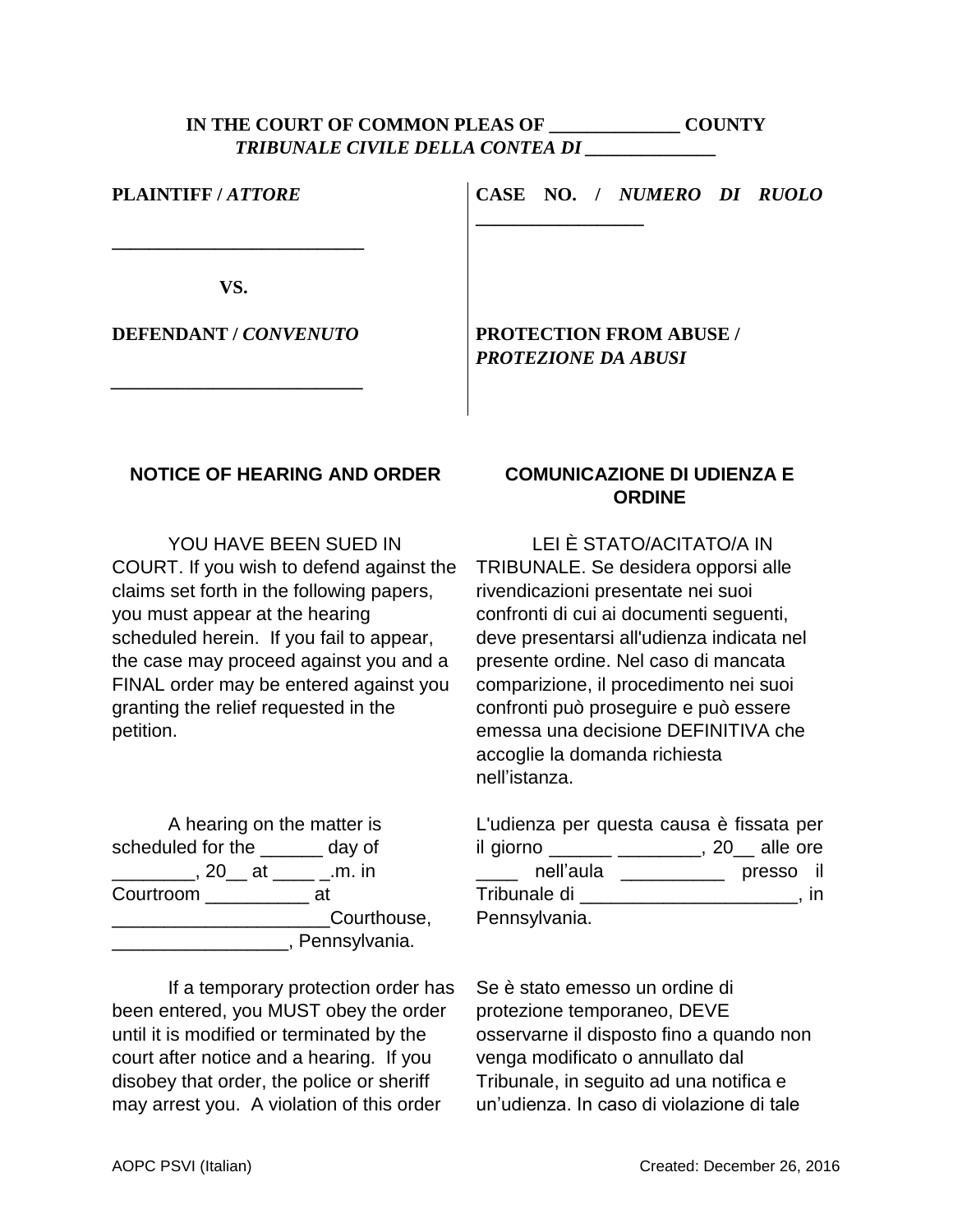may subject you to a charge of indirect criminal contempt. A violation may also subject you to prosecution and criminal penalties under the Pennsylvania Crimes Code. Under 18 U.S.C. § 2265, an order entered by the court may be enforceable in all fifty (50) States, the District of Columbia, Tribal Lands, U.S. Territories and the Commonwealth of Puerto Rico. If you travel outside of the state and intentionally violate this order, you may be subject to federal criminal proceedings under the Violence Against Women Act, 18 U.S.C. § 2262.

YOU SHOULD TAKE THIS PAPER TO YOUR LAWYER IMMEDIATELY. YOU HAVE THE RIGHT TO HAVE A LAWYER REPRESENT YOU AT THE HEARING. THE COURT WILL NOT, HOWEVER, APPOINT A LAWYER FOR YOU. IF YOU DO NOT HAVE A LAWYER, GO TO OR CALL THE OFFICE SET FORTH BELOW. THIS OFFICE CAN PROVIDE YOU WITH INFORMATION ABOUT HIRING A LAWYER. IF YOU CANNOT AFFORD TO HIRE A LAWYER, THIS OFFICE MAY BE ABLE TO PROVIDE YOU WITH INFORMATION ABOUT AGENCIES THAT MAY OFFER LEGAL SERVICES TO ELIGIBLE PERSONS AT A REDUCED FEE OR NO FEE. IF YOU CANNOT FIND A LAWYER, YOU MAY HAVE TO PROCEED WITHOUT ONE.

ordine, lei può essere arrestato/a dalla polizia o dallo sceriffo. Una violazione del presente ordine può comportare il rinvio a giudizio per oltraggio indiretto alla corte, sanzioni e l'instaurazione di un procedimento penale ai sensi del Codice penale della Pennsylvania. Ai sensi della norma 18 U.S.C. § 2265, un ordine emesso dal presente Tribunale può essere eseguito in tutti i cinquanta (50) Stati degli Stati Uniti d'America, nel Distretto di Columbia, nei territori di tribù indiane, nei territori americani e nel Commonwealth di Portorico. In caso di viaggio al di fuori dello stato e di violazione intenzionale del presente ordine, lei può essere assoggettato/a a sanzioni penali federali ai sensi della Legge contro la violenza sulle donne, 18 U.S.C. § 2262.

LE CONSIGLIAMO DI PORTARE IMMEDIATAMENTE IL PRESENTE DOCUMENTO AL SUO AVVOCATO. HA DIRITTO DI ESSERE RAPPRESENTATO/A DA UN AVVOCATO ALL'UDIENZA, TUTTAVIA IL TRIBUNALE NON Ѐ TENUTO AD ASSEGNARLE UN AVVOCATO DIFENSORE. SE NON HA UN AVVOCATO DI FIDUCIA, VISITI O CHIAMI L'UFFICIO INDICATO DI SEGUITO. QUESTO UFFICIO LE PUÒ FORNIRE INFORMAZIONI RIGUARDANTI L'ASSUNZIONE DI UN AVVOCATO. SE NON PUÒ PERMETTERSI UN AVVOCATO, QUESTO UFFICIO LE PUÒ FORNIRE INDICAZIONI SULLE AGENZIE CHE POSSONO OFFRIRE AD AVENTI DIRITTO SERVIZI DI ASSISTENZA LEGALE DIETRO MODESTO